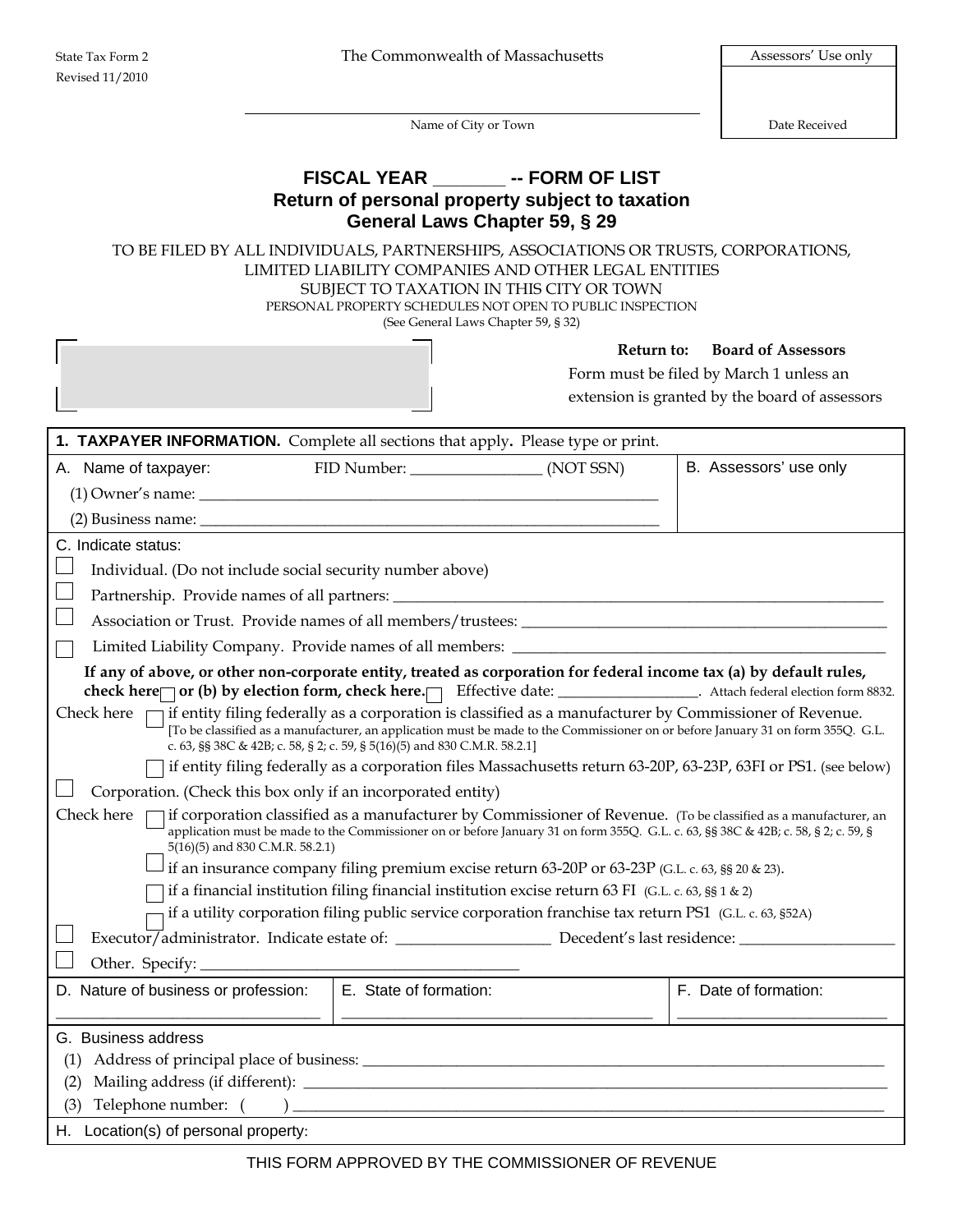| <b>2. GENERAL INFORMATION</b>                                                                                                                                                                                                                                                                                                                                                                                                                                                                                                                                                                                                                                                                                                                                                                                                                                                                                                                                                                                                                                                                                                                                                                                                                                                                                                                                                                                                                                                                                                                                                                                                                                                                                                                                                                                                                                                                                                                                                                                                                                                                                                                                                                                                                                                                                                                                                                                                                                                                                                                                                                                                                                                                                                                                                                                                                                                                                                                                                                                                                                                                                                                                                                                                                                                                                                                                                                                                                                                                                                                                                                                                                                                                                                                                                                                                                                                                                                                                                                                                     |                                                                                                                                                                                                                                                                                                                                                                                                                                      |  |  |  |  |  |  |  |
|-----------------------------------------------------------------------------------------------------------------------------------------------------------------------------------------------------------------------------------------------------------------------------------------------------------------------------------------------------------------------------------------------------------------------------------------------------------------------------------------------------------------------------------------------------------------------------------------------------------------------------------------------------------------------------------------------------------------------------------------------------------------------------------------------------------------------------------------------------------------------------------------------------------------------------------------------------------------------------------------------------------------------------------------------------------------------------------------------------------------------------------------------------------------------------------------------------------------------------------------------------------------------------------------------------------------------------------------------------------------------------------------------------------------------------------------------------------------------------------------------------------------------------------------------------------------------------------------------------------------------------------------------------------------------------------------------------------------------------------------------------------------------------------------------------------------------------------------------------------------------------------------------------------------------------------------------------------------------------------------------------------------------------------------------------------------------------------------------------------------------------------------------------------------------------------------------------------------------------------------------------------------------------------------------------------------------------------------------------------------------------------------------------------------------------------------------------------------------------------------------------------------------------------------------------------------------------------------------------------------------------------------------------------------------------------------------------------------------------------------------------------------------------------------------------------------------------------------------------------------------------------------------------------------------------------------------------------------------------------------------------------------------------------------------------------------------------------------------------------------------------------------------------------------------------------------------------------------------------------------------------------------------------------------------------------------------------------------------------------------------------------------------------------------------------------------------------------------------------------------------------------------------------------------------------------------------------------------------------------------------------------------------------------------------------------------------------------------------------------------------------------------------------------------------------------------------------------------------------------------------------------------------------------------------------------------------------------------------------------------------------------------------------------|--------------------------------------------------------------------------------------------------------------------------------------------------------------------------------------------------------------------------------------------------------------------------------------------------------------------------------------------------------------------------------------------------------------------------------------|--|--|--|--|--|--|--|
| A. WHO MUST FILE A RETURN. This Form of List (State Tax Form 2) must be filed each year by all individuals, partnerships, associations, trusts, corporations, limited liability<br>companies and other legal entities that own or hold taxable personal property on January 1 unless required to file another local or central valuation personal property return as<br>follows. Pipeline and telephone and telegraph companies that own taxable personal property subject to central valuation under G.L. c. 59, §§ 38A or 41 must file a personal<br>property return with the Massachusetts Department of Revenue listing such property. Any other taxable personal property owned by such pipeline or telephone and telegraph<br>companies must be reported on this return. Taxable personal property of mobile wireless telecommunications companies must be reported on State Tax Form 2MT.<br>Individuals who own or hold household furnishings and effects not situated at their domicile on January 1 must file State Tax Form 2HF. Business or other taxable personal<br>property owned by individuals must be reported on this return. Literary, temperance, benevolent, charitable or scientific organizations that may be exempt under G.L. c. 59, §<br>5 Clause 3 must file State Tax Form 3ABC listing all property they own or hold for those purposes on January 1.<br>B. WHEN AND WHERE RETURN MUST BE FILED. This return must be filed by March 1 with the board of assessors in the city or town where the personal property is situated<br>on January 1. If the property has no situs on January 1, it must be listed on a return filed with the assessors in the city or town where you are domiciled (legal residence or<br>place of business). A return is not considered filed unless it is complete.<br>C. FILING EXTENSION. The board of assessors may extend the filing deadline if you make a written request and show sufficient reason for not filing on time. The latest the<br>filing deadline can be extended is the last day for applying for abatement of the tax for the fiscal year to which the filing relates.<br>D. AUDITS. The board of assessors may audit your books, papers, records and other data in order to determine whether you have accurately reported all taxable personal<br>property. Any audit will be conducted within 3 years of the date your return is due or filed, whichever is later. The assessors may assess taxes on unreported or inaccurately<br>reported taxable personal property discovered by the audit within 3 years and 6 months of the date your return is due or filed, whichever is later.<br>E. PENALTY FOR NOT FILING, FILING LATE OR NOT COMPLYING WITH AUDIT. If you do not file a return for the fiscal year and comply with audit requests for books,<br>papers, records and other data, the assessors cannot abate for overvaluation of the personal property for that year. If your return is not filed, or you do not comply<br>with audit requests, on time, the assessors can only abate if you show a reasonable excuse for the late filing or the tax assessed is more than 150% of the amount that<br>would have been assessed if the return had been timely and properly filed. In that case, only the amount over that percentage can be abated.<br>F.USE OF AND ACCESS TO RETURN AND RECORDS. The information in the return is used by the board of assessors to determine the taxable or exempt status of your<br>personal property and, if taxable, its fair market value. You may also be required to provide the assessors with further information about the property in writing and asked to<br>permit them to inspect it. Personal property information listed in Schedules A-I, or obtained during an audit, is not available to the public for inspection under the<br>state public records law. It is available only to the assessors and Massachusetts Department of Revenue for purpose of administering the tax laws. |                                                                                                                                                                                                                                                                                                                                                                                                                                      |  |  |  |  |  |  |  |
| <b>3. TAXABLE PERSONAL PROPERTY</b>                                                                                                                                                                                                                                                                                                                                                                                                                                                                                                                                                                                                                                                                                                                                                                                                                                                                                                                                                                                                                                                                                                                                                                                                                                                                                                                                                                                                                                                                                                                                                                                                                                                                                                                                                                                                                                                                                                                                                                                                                                                                                                                                                                                                                                                                                                                                                                                                                                                                                                                                                                                                                                                                                                                                                                                                                                                                                                                                                                                                                                                                                                                                                                                                                                                                                                                                                                                                                                                                                                                                                                                                                                                                                                                                                                                                                                                                                                                                                                                               |                                                                                                                                                                                                                                                                                                                                                                                                                                      |  |  |  |  |  |  |  |
| In general, all tangible personal property situated in Massachusetts and all tangible personal property owned by Massachusetts domiciliaries is taxable unless expressly exempt.<br>[G.L. c. 59, §§ 2 & 18]. Exemptions are usually based on (1) ownership, (2) type of property, or (3) use of property. The following chart summarizes the personal property that is<br>taxable and must be listed in the return. If you have any questions about the taxable status of your personal property, please contact your board of assessors.                                                                                                                                                                                                                                                                                                                                                                                                                                                                                                                                                                                                                                                                                                                                                                                                                                                                                                                                                                                                                                                                                                                                                                                                                                                                                                                                                                                                                                                                                                                                                                                                                                                                                                                                                                                                                                                                                                                                                                                                                                                                                                                                                                                                                                                                                                                                                                                                                                                                                                                                                                                                                                                                                                                                                                                                                                                                                                                                                                                                                                                                                                                                                                                                                                                                                                                                                                                                                                                                                         |                                                                                                                                                                                                                                                                                                                                                                                                                                      |  |  |  |  |  |  |  |
| A. INDIVIDUALS, PARTNERSHIPS, ASSOCIATIONS, TRUSTS, and LIMITED<br>LIABILITY COMPANIES filing for federal income tax purposes as individuals,<br>partnerships, or disregarded entities; and other non-corporate entities.                                                                                                                                                                                                                                                                                                                                                                                                                                                                                                                                                                                                                                                                                                                                                                                                                                                                                                                                                                                                                                                                                                                                                                                                                                                                                                                                                                                                                                                                                                                                                                                                                                                                                                                                                                                                                                                                                                                                                                                                                                                                                                                                                                                                                                                                                                                                                                                                                                                                                                                                                                                                                                                                                                                                                                                                                                                                                                                                                                                                                                                                                                                                                                                                                                                                                                                                                                                                                                                                                                                                                                                                                                                                                                                                                                                                         | All tangible personal property requested in the schedules that follow. Individuals<br>are entitled to exemption for (1) household furniture and effects at their domicile, (2)<br>farm utensils, (3) tools of a mechanic's trade, and (4) boats, fishing gear and nets<br>up to a value of \$10,000 owned and actually used in the individual's business if<br>engaged exclusively in commercial fishing. [G.L. c. 59, § 5, cl. 20]. |  |  |  |  |  |  |  |
| B. BUSINESS CORPORATIONS as defined in G.L. c. 63, § 30 and taxable under G.L. c.<br>63, § 39, including Massachusetts and out-of-state corporations treated as such for<br>federal income tax purposes and LIMITED LIABILITY COMPANIES and other<br>unincorporated entities treated as corporations for federal income tax purposes, but<br>not including corporations or entities treated as corporations for federal income tax<br>purposes described in C & D below.                                                                                                                                                                                                                                                                                                                                                                                                                                                                                                                                                                                                                                                                                                                                                                                                                                                                                                                                                                                                                                                                                                                                                                                                                                                                                                                                                                                                                                                                                                                                                                                                                                                                                                                                                                                                                                                                                                                                                                                                                                                                                                                                                                                                                                                                                                                                                                                                                                                                                                                                                                                                                                                                                                                                                                                                                                                                                                                                                                                                                                                                                                                                                                                                                                                                                                                                                                                                                                                                                                                                                          | Poles, underground conduits, wires and pipes. All "machinery used in the conduct<br>of business" except machines that are (1) stock in trade, or (2) used directly in dry<br>cleaning or laundering processes, to refrigerate goods or air condition premises, or<br>in purchasing, selling, accounting or administrative functions. [G.L. c. 59, $\S$ 5, cl.<br>$16(2)$ ].                                                          |  |  |  |  |  |  |  |
| C. MANUFACTURING CORPORATIONS and LIMITED LIABILITY COMPANIES and<br>Poles, underground conduits, wires and pipes. All tangible personal property used<br>other unincorporated entities treated as corporations for federal income tax purposes<br>in the manufacture or generation of electricity except property that (1) is a<br>that are manufacturers as defined by G.L. c. 63, § 42B and classified as<br>cogeneration facility of 30 megawatts or less in capacity, or (2) was exempt due to<br>"manufacturing" by the Department of Revenue under G.L. c. 58, § 2 after application.<br>a manufacturing classification effective on or before January 1, 1996. [G.L. c. 59, §<br>See State Tax Form 355Q.<br>$5, cl. 16(3)$ ].                                                                                                                                                                                                                                                                                                                                                                                                                                                                                                                                                                                                                                                                                                                                                                                                                                                                                                                                                                                                                                                                                                                                                                                                                                                                                                                                                                                                                                                                                                                                                                                                                                                                                                                                                                                                                                                                                                                                                                                                                                                                                                                                                                                                                                                                                                                                                                                                                                                                                                                                                                                                                                                                                                                                                                                                                                                                                                                                                                                                                                                                                                                                                                                                                                                                                            |                                                                                                                                                                                                                                                                                                                                                                                                                                      |  |  |  |  |  |  |  |
| D. ALL OTHER MASSACHUSETTS CORPORATIONS subject to taxation under G.L. c.<br>Poles, underground conduits, wires and pipes. Machinery used in manufacture, or<br>63, including financial institutions, insurance companies, savings and cooperative<br>in supplying or distributing water. $[G.L. c. 59, § 5, cl. 16(1)].$<br>banks and utility corporations and ALL OTHER OUT-OF-STATE CORPORATIONS<br>subject to taxation under G.L. c. 63, §§ 20, 23, 52A & 58, including utility, public<br>service and insurance companies (if state of incorporation or principal place of<br>business if incorporated in foreign country exempts similar tangible personal property<br>of Massachusetts insurance companies), but not including unincorporated entities<br>treated as corporations for federal income tax purposes that are subject to tax under<br>G.L. c. 63 as financial institutions, utility or insurance companies.                                                                                                                                                                                                                                                                                                                                                                                                                                                                                                                                                                                                                                                                                                                                                                                                                                                                                                                                                                                                                                                                                                                                                                                                                                                                                                                                                                                                                                                                                                                                                                                                                                                                                                                                                                                                                                                                                                                                                                                                                                                                                                                                                                                                                                                                                                                                                                                                                                                                                                                                                                                                                                                                                                                                                                                                                                                                                                                                                                                                                                                                                                   |                                                                                                                                                                                                                                                                                                                                                                                                                                      |  |  |  |  |  |  |  |
| E. OUT-OF-STATE INSURANCE CORPORATIONS if the state of incorporation or<br>principal place of business if incorporated in a foreign country does not exempt<br>tangible personal property of Massachusetts insurance companies and<br>UNINCORPORATED FINANCIAL INSTITUTIONS, UTILITY OR INSURANCE<br>COMPANIES treated as corporations for federal income tax purposes.                                                                                                                                                                                                                                                                                                                                                                                                                                                                                                                                                                                                                                                                                                                                                                                                                                                                                                                                                                                                                                                                                                                                                                                                                                                                                                                                                                                                                                                                                                                                                                                                                                                                                                                                                                                                                                                                                                                                                                                                                                                                                                                                                                                                                                                                                                                                                                                                                                                                                                                                                                                                                                                                                                                                                                                                                                                                                                                                                                                                                                                                                                                                                                                                                                                                                                                                                                                                                                                                                                                                                                                                                                                           | All tangible personal property requested in the schedules that follow. [G.L. c. 59, §<br>$5, cl. 16(1)$ .                                                                                                                                                                                                                                                                                                                            |  |  |  |  |  |  |  |
| 4. INSTRUCTIONS FOR COMPLETING SCHEDULES                                                                                                                                                                                                                                                                                                                                                                                                                                                                                                                                                                                                                                                                                                                                                                                                                                                                                                                                                                                                                                                                                                                                                                                                                                                                                                                                                                                                                                                                                                                                                                                                                                                                                                                                                                                                                                                                                                                                                                                                                                                                                                                                                                                                                                                                                                                                                                                                                                                                                                                                                                                                                                                                                                                                                                                                                                                                                                                                                                                                                                                                                                                                                                                                                                                                                                                                                                                                                                                                                                                                                                                                                                                                                                                                                                                                                                                                                                                                                                                          |                                                                                                                                                                                                                                                                                                                                                                                                                                      |  |  |  |  |  |  |  |
| List all items of taxable personal property owned or held on January 1 in the appropriate schedules that follow, including items in your physical possession on that date under a<br>lease, consignment, license, mortgage, pledge or other arrangement. You must also list all real property owned in the city or town on January 1. For your return to be<br>considered complete, all information specified in the schedules except the "Estimated Market Value" must be provided and all copies of leases, consignments, etc., for any<br>property in your possession under such arrangements must be attached. The board of assessors may require that this list be filed electronically.<br>A. POLES, UNDERGROUND CONDUITS, WIRES AND PIPES.<br>B. MACHINERY. Includes manufacturing and generating machinery and equipment (turbines, engines, etc.), construction machinery, copying and reproduction equipment,<br>automated data and word processing equipment, appliances (freezers, refrigerators, air conditioners, etc.), electronics (televisions, microwaves, etc.) and any other machines<br>and mechanical devices.<br>C. TOOLS AND EQUIPMENT. Includes trade, business, or professional tools and equipment, including restaurant, laboratory and medical equipment, not listed as machinery.                                                                                                                                                                                                                                                                                                                                                                                                                                                                                                                                                                                                                                                                                                                                                                                                                                                                                                                                                                                                                                                                                                                                                                                                                                                                                                                                                                                                                                                                                                                                                                                                                                                                                                                                                                                                                                                                                                                                                                                                                                                                                                                                                                                                                                                                                                                                                                                                                                                                                                                                                                                                                                                                                                                   |                                                                                                                                                                                                                                                                                                                                                                                                                                      |  |  |  |  |  |  |  |
| D. BUSINESS FURNITURE AND FIXTURES. Includes business, professional, commercial or service fittings and furnishings (desks, tables, cabinets, display cases), rugs, floor<br>coverings and draperies, lamps, specialized lease-hold improvements (restaurant fittings, modular walls, etc.), works of art and decorations, books and professional libraries<br>and all other fittings and effects.<br>E. MERCHANDISE. Includes goods, wares, or stock in trade in any store or other place of sale, in any warehouse or other place of storage, out on lease or consignment, etc.<br>F. UNREGISTERED MOTOR VEHICLES AND TRAILERS. Includes motor vehicles not carrying Massachusetts registration plates under G.L. c. 90, unregistered agricultural<br>(except those subject to the farm excise under G.L. c. 59, § 8A) and industrial tractors, trailers, snowmobiles, motorized golf carts and all other unregistered vehicles.<br>G. ANIMALS. Includes: (1) mules and horses one year or older, (2) neat cattle (cows, yearlings, bulls, steers, heifers, etc.) one to three years old and not held for the owner's<br>personal consumption, (3) neat cattle three years or older, (4) swine, sheep and goats six months or older, (5) domestic fowl (chickens, ducks, geese, turkey), and (6) all other<br>domestic animals, wildlife and gamefish (mink, fox, etc.) not subject to the farm excise under G.L. c. 59, § 8A.                                                                                                                                                                                                                                                                                                                                                                                                                                                                                                                                                                                                                                                                                                                                                                                                                                                                                                                                                                                                                                                                                                                                                                                                                                                                                                                                                                                                                                                                                                                                                                                                                                                                                                                                                                                                                                                                                                                                                                                                                                                                                                                                                                                                                                                                                                                                                                                                                                                                                                                                                                                                  |                                                                                                                                                                                                                                                                                                                                                                                                                                      |  |  |  |  |  |  |  |
| H. FOREST PRODUCTS. Includes forest products severed from the soil such as cordwood, timber, Christmas trees and other forest products not subject to the classified forest<br>products tax under G.L. c. 61.<br>I. OTHER TAXABLE PERSONAL PROPERTY. Includes all other tangible personal property not specifically exempt from taxation.                                                                                                                                                                                                                                                                                                                                                                                                                                                                                                                                                                                                                                                                                                                                                                                                                                                                                                                                                                                                                                                                                                                                                                                                                                                                                                                                                                                                                                                                                                                                                                                                                                                                                                                                                                                                                                                                                                                                                                                                                                                                                                                                                                                                                                                                                                                                                                                                                                                                                                                                                                                                                                                                                                                                                                                                                                                                                                                                                                                                                                                                                                                                                                                                                                                                                                                                                                                                                                                                                                                                                                                                                                                                                         |                                                                                                                                                                                                                                                                                                                                                                                                                                      |  |  |  |  |  |  |  |

J. REAL PROPERTY. Includes all real property owned in the city or town on January 1.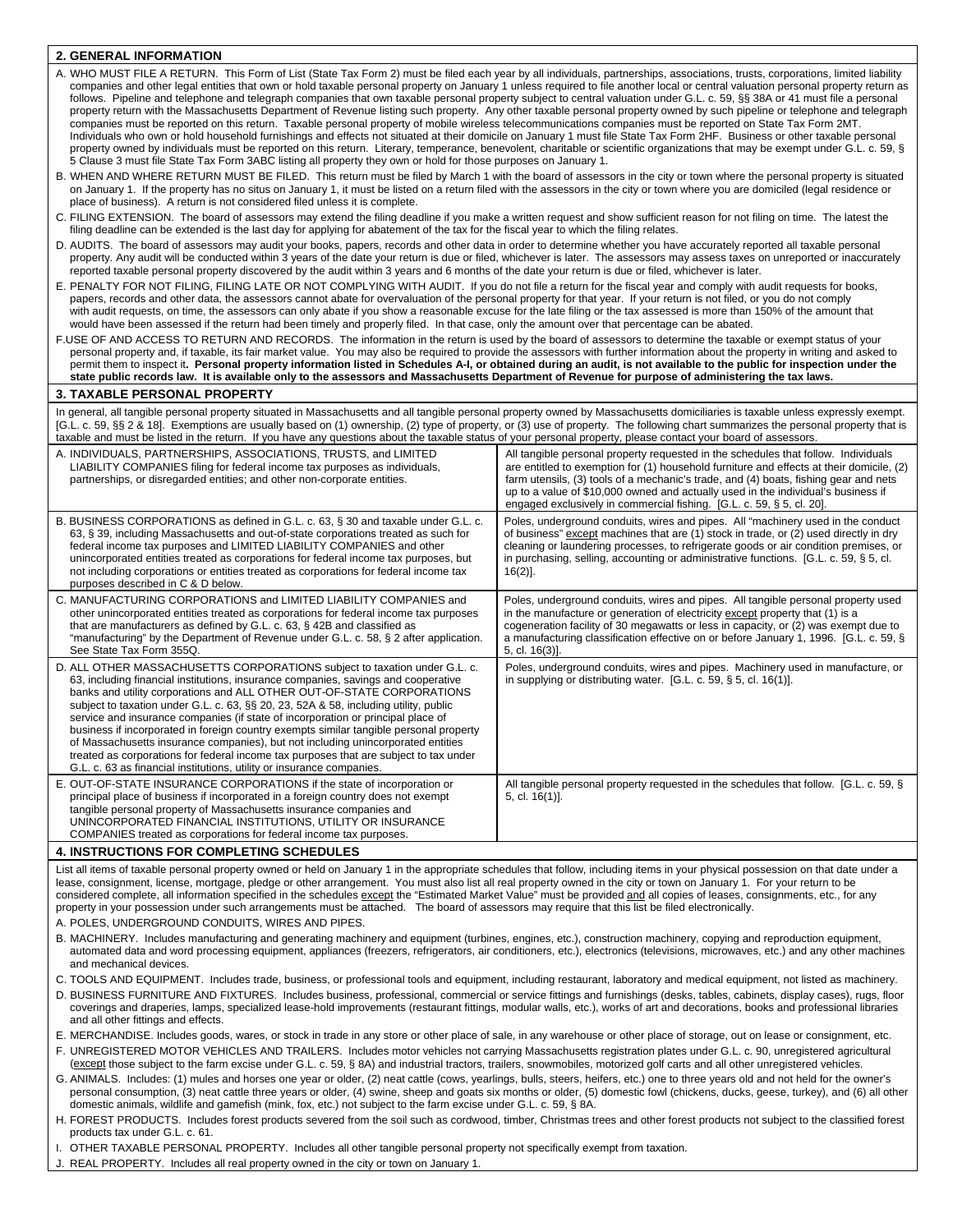## A. POLES, UNDERGROUND CONDUITS, WIRES AND PIPES

| $\circ$<br>Subtotal Schedule A<br>$\mathbf 0$<br>Continue list on attachment, in same format, as necessary.<br>Subtotal attachment<br><b>CLICK HERE FOR ATTACHMENT WORKSHEETS</b><br><b>TOTAL</b><br>$\mathsf{O}$<br>0<br><b>B. MACHINERY</b><br>** Year of<br>* Own/<br>No.<br>Year of<br>Description<br>Nature of<br>Manufacturer<br>Model<br>Purchase<br>Estimated<br>Manufacture<br>Other<br>purchase<br>market value<br>use<br>price<br>$\circ$<br>Subtotal Schedule B<br>Continue list on attachment, in same format, as necessary.<br>0<br>Subtotal attachment<br><b>CLICK HERE FOR ATTACHMENT WORKSHEETS</b><br><b>TOTAL</b><br>$\mathsf{O}\xspace$<br>$\circ$<br>C. TOOLS AND EQUIPMENT<br>** Year of<br>* Own/<br>Year of<br>No.<br>Description<br>Nature of use<br>Type/model<br>Purchase<br>Estimated<br>Manufacture<br>market value<br>Other<br>purchase<br>price<br>Subtotal Schedule C<br>$\circ$<br>$\mathsf 0$<br>Continue list on attachment, in same format, as necessary.<br>Subtotal attachment<br><b>CLICK HERE FOR ATTACHMENT WORKSHEETS</b><br>$\mathsf{O}\xspace$<br>$\circ$<br><b>TOTAL</b><br>D. BUSINESS FURNITURE AND FIXTURES<br>** Year of<br>* Own/<br>Year of<br>Purchase<br>Estimated<br>No.<br>Description<br>Manufacture<br>purchase<br>market value<br>Other<br>price<br>Subtotal Schedule D<br>$\circ$<br>$\circ$<br>Continue list on attachment, in same format, as necessary.<br>Subtotal attachment<br><b>CLICK HERE FOR ATTACHMENT WORKSHEETS</b><br>$\mathsf 0$<br><b>TOTAL</b><br>$\mathsf 0$<br>E. MERCHANDISE<br>Own/<br>Type<br>Description<br>** Year of<br>Year of<br>Purchase<br>Estimated<br>Other<br>Manufacture<br>market value<br>purchase<br>price<br>Finished goods or products<br>Work in progress<br>Materials or supplies<br>$\mathsf 0$<br>Subtotal Schedule E<br>Continue list on attachment, in same format, as necessary.<br>Subtotal attachment<br><b>CLICK HERE FOR ATTACHMENT WORKSHEETS</b><br>$\mathsf 0$<br><b>TOTAL</b><br>$\mathsf{O}\xspace$<br>F. UNREGISTERED MOTOR VEHICLES AND TRAILERS<br>Type: Describe sufficiently for<br>** Year of<br>Estimated<br>* Own/<br>Model,<br>Make<br>No. of<br>Year of<br>Purchase<br>Other<br>identification giving number of<br>cylinders<br>Manufacture<br>name,<br>purchase<br>market value<br>price<br>passengers, number of doors and<br>or rated<br>letter or<br>type of body. If not required to be<br>number<br>capacity<br>registered, so state and name use.<br>Subtotal Schedule F<br>$\mathsf{O}\xspace$<br>Continue list on attachment, in same format, as necessary.<br>Subtotal attachment<br><b>CLICK HERE FOR ATTACHMENT WORKSHEETS</b><br>$\mathsf{O}\xspace$<br><b>TOTAL</b> | * Own/<br>Other | Type | Quantity/<br>Run feet | Size | Make | Nature of<br>use | Years<br>installed | ** Year of<br>Manufacture | Year of<br>purchase | Purchase<br>price | Estimated<br>market value |
|--------------------------------------------------------------------------------------------------------------------------------------------------------------------------------------------------------------------------------------------------------------------------------------------------------------------------------------------------------------------------------------------------------------------------------------------------------------------------------------------------------------------------------------------------------------------------------------------------------------------------------------------------------------------------------------------------------------------------------------------------------------------------------------------------------------------------------------------------------------------------------------------------------------------------------------------------------------------------------------------------------------------------------------------------------------------------------------------------------------------------------------------------------------------------------------------------------------------------------------------------------------------------------------------------------------------------------------------------------------------------------------------------------------------------------------------------------------------------------------------------------------------------------------------------------------------------------------------------------------------------------------------------------------------------------------------------------------------------------------------------------------------------------------------------------------------------------------------------------------------------------------------------------------------------------------------------------------------------------------------------------------------------------------------------------------------------------------------------------------------------------------------------------------------------------------------------------------------------------------------------------------------------------------------------------------------------------------------------------------------------------------------------------------------------------------------------------------------------------------------------------------------------------------------------------------------------------------------------------------------------------------------------------------------------------------------------------------|-----------------|------|-----------------------|------|------|------------------|--------------------|---------------------------|---------------------|-------------------|---------------------------|
| $\mathsf 0$                                                                                                                                                                                                                                                                                                                                                                                                                                                                                                                                                                                                                                                                                                                                                                                                                                                                                                                                                                                                                                                                                                                                                                                                                                                                                                                                                                                                                                                                                                                                                                                                                                                                                                                                                                                                                                                                                                                                                                                                                                                                                                                                                                                                                                                                                                                                                                                                                                                                                                                                                                                                                                                                                                  |                 |      |                       |      |      |                  |                    |                           |                     |                   |                           |
|                                                                                                                                                                                                                                                                                                                                                                                                                                                                                                                                                                                                                                                                                                                                                                                                                                                                                                                                                                                                                                                                                                                                                                                                                                                                                                                                                                                                                                                                                                                                                                                                                                                                                                                                                                                                                                                                                                                                                                                                                                                                                                                                                                                                                                                                                                                                                                                                                                                                                                                                                                                                                                                                                                              |                 |      |                       |      |      |                  |                    |                           |                     |                   |                           |
|                                                                                                                                                                                                                                                                                                                                                                                                                                                                                                                                                                                                                                                                                                                                                                                                                                                                                                                                                                                                                                                                                                                                                                                                                                                                                                                                                                                                                                                                                                                                                                                                                                                                                                                                                                                                                                                                                                                                                                                                                                                                                                                                                                                                                                                                                                                                                                                                                                                                                                                                                                                                                                                                                                              |                 |      |                       |      |      |                  |                    |                           |                     |                   |                           |
|                                                                                                                                                                                                                                                                                                                                                                                                                                                                                                                                                                                                                                                                                                                                                                                                                                                                                                                                                                                                                                                                                                                                                                                                                                                                                                                                                                                                                                                                                                                                                                                                                                                                                                                                                                                                                                                                                                                                                                                                                                                                                                                                                                                                                                                                                                                                                                                                                                                                                                                                                                                                                                                                                                              |                 |      |                       |      |      |                  |                    |                           |                     |                   |                           |
|                                                                                                                                                                                                                                                                                                                                                                                                                                                                                                                                                                                                                                                                                                                                                                                                                                                                                                                                                                                                                                                                                                                                                                                                                                                                                                                                                                                                                                                                                                                                                                                                                                                                                                                                                                                                                                                                                                                                                                                                                                                                                                                                                                                                                                                                                                                                                                                                                                                                                                                                                                                                                                                                                                              |                 |      |                       |      |      |                  |                    |                           |                     |                   |                           |
|                                                                                                                                                                                                                                                                                                                                                                                                                                                                                                                                                                                                                                                                                                                                                                                                                                                                                                                                                                                                                                                                                                                                                                                                                                                                                                                                                                                                                                                                                                                                                                                                                                                                                                                                                                                                                                                                                                                                                                                                                                                                                                                                                                                                                                                                                                                                                                                                                                                                                                                                                                                                                                                                                                              |                 |      |                       |      |      |                  |                    |                           |                     |                   |                           |
| $\circ$<br>$\mathbb O$                                                                                                                                                                                                                                                                                                                                                                                                                                                                                                                                                                                                                                                                                                                                                                                                                                                                                                                                                                                                                                                                                                                                                                                                                                                                                                                                                                                                                                                                                                                                                                                                                                                                                                                                                                                                                                                                                                                                                                                                                                                                                                                                                                                                                                                                                                                                                                                                                                                                                                                                                                                                                                                                                       |                 |      |                       |      |      |                  |                    |                           |                     |                   |                           |
|                                                                                                                                                                                                                                                                                                                                                                                                                                                                                                                                                                                                                                                                                                                                                                                                                                                                                                                                                                                                                                                                                                                                                                                                                                                                                                                                                                                                                                                                                                                                                                                                                                                                                                                                                                                                                                                                                                                                                                                                                                                                                                                                                                                                                                                                                                                                                                                                                                                                                                                                                                                                                                                                                                              |                 |      |                       |      |      |                  |                    |                           |                     |                   |                           |
|                                                                                                                                                                                                                                                                                                                                                                                                                                                                                                                                                                                                                                                                                                                                                                                                                                                                                                                                                                                                                                                                                                                                                                                                                                                                                                                                                                                                                                                                                                                                                                                                                                                                                                                                                                                                                                                                                                                                                                                                                                                                                                                                                                                                                                                                                                                                                                                                                                                                                                                                                                                                                                                                                                              |                 |      |                       |      |      |                  |                    |                           |                     |                   |                           |
|                                                                                                                                                                                                                                                                                                                                                                                                                                                                                                                                                                                                                                                                                                                                                                                                                                                                                                                                                                                                                                                                                                                                                                                                                                                                                                                                                                                                                                                                                                                                                                                                                                                                                                                                                                                                                                                                                                                                                                                                                                                                                                                                                                                                                                                                                                                                                                                                                                                                                                                                                                                                                                                                                                              |                 |      |                       |      |      |                  |                    |                           |                     |                   |                           |
|                                                                                                                                                                                                                                                                                                                                                                                                                                                                                                                                                                                                                                                                                                                                                                                                                                                                                                                                                                                                                                                                                                                                                                                                                                                                                                                                                                                                                                                                                                                                                                                                                                                                                                                                                                                                                                                                                                                                                                                                                                                                                                                                                                                                                                                                                                                                                                                                                                                                                                                                                                                                                                                                                                              |                 |      |                       |      |      |                  |                    |                           |                     |                   |                           |
|                                                                                                                                                                                                                                                                                                                                                                                                                                                                                                                                                                                                                                                                                                                                                                                                                                                                                                                                                                                                                                                                                                                                                                                                                                                                                                                                                                                                                                                                                                                                                                                                                                                                                                                                                                                                                                                                                                                                                                                                                                                                                                                                                                                                                                                                                                                                                                                                                                                                                                                                                                                                                                                                                                              |                 |      |                       |      |      |                  |                    |                           |                     |                   |                           |
|                                                                                                                                                                                                                                                                                                                                                                                                                                                                                                                                                                                                                                                                                                                                                                                                                                                                                                                                                                                                                                                                                                                                                                                                                                                                                                                                                                                                                                                                                                                                                                                                                                                                                                                                                                                                                                                                                                                                                                                                                                                                                                                                                                                                                                                                                                                                                                                                                                                                                                                                                                                                                                                                                                              |                 |      |                       |      |      |                  |                    |                           |                     |                   |                           |
|                                                                                                                                                                                                                                                                                                                                                                                                                                                                                                                                                                                                                                                                                                                                                                                                                                                                                                                                                                                                                                                                                                                                                                                                                                                                                                                                                                                                                                                                                                                                                                                                                                                                                                                                                                                                                                                                                                                                                                                                                                                                                                                                                                                                                                                                                                                                                                                                                                                                                                                                                                                                                                                                                                              |                 |      |                       |      |      |                  |                    |                           |                     |                   |                           |
|                                                                                                                                                                                                                                                                                                                                                                                                                                                                                                                                                                                                                                                                                                                                                                                                                                                                                                                                                                                                                                                                                                                                                                                                                                                                                                                                                                                                                                                                                                                                                                                                                                                                                                                                                                                                                                                                                                                                                                                                                                                                                                                                                                                                                                                                                                                                                                                                                                                                                                                                                                                                                                                                                                              |                 |      |                       |      |      |                  |                    |                           |                     |                   |                           |
|                                                                                                                                                                                                                                                                                                                                                                                                                                                                                                                                                                                                                                                                                                                                                                                                                                                                                                                                                                                                                                                                                                                                                                                                                                                                                                                                                                                                                                                                                                                                                                                                                                                                                                                                                                                                                                                                                                                                                                                                                                                                                                                                                                                                                                                                                                                                                                                                                                                                                                                                                                                                                                                                                                              |                 |      |                       |      |      |                  |                    |                           |                     |                   |                           |
|                                                                                                                                                                                                                                                                                                                                                                                                                                                                                                                                                                                                                                                                                                                                                                                                                                                                                                                                                                                                                                                                                                                                                                                                                                                                                                                                                                                                                                                                                                                                                                                                                                                                                                                                                                                                                                                                                                                                                                                                                                                                                                                                                                                                                                                                                                                                                                                                                                                                                                                                                                                                                                                                                                              |                 |      |                       |      |      |                  |                    |                           |                     |                   |                           |
|                                                                                                                                                                                                                                                                                                                                                                                                                                                                                                                                                                                                                                                                                                                                                                                                                                                                                                                                                                                                                                                                                                                                                                                                                                                                                                                                                                                                                                                                                                                                                                                                                                                                                                                                                                                                                                                                                                                                                                                                                                                                                                                                                                                                                                                                                                                                                                                                                                                                                                                                                                                                                                                                                                              |                 |      |                       |      |      |                  |                    |                           |                     |                   |                           |
|                                                                                                                                                                                                                                                                                                                                                                                                                                                                                                                                                                                                                                                                                                                                                                                                                                                                                                                                                                                                                                                                                                                                                                                                                                                                                                                                                                                                                                                                                                                                                                                                                                                                                                                                                                                                                                                                                                                                                                                                                                                                                                                                                                                                                                                                                                                                                                                                                                                                                                                                                                                                                                                                                                              |                 |      |                       |      |      |                  |                    |                           |                     |                   |                           |
|                                                                                                                                                                                                                                                                                                                                                                                                                                                                                                                                                                                                                                                                                                                                                                                                                                                                                                                                                                                                                                                                                                                                                                                                                                                                                                                                                                                                                                                                                                                                                                                                                                                                                                                                                                                                                                                                                                                                                                                                                                                                                                                                                                                                                                                                                                                                                                                                                                                                                                                                                                                                                                                                                                              |                 |      |                       |      |      |                  |                    |                           |                     |                   |                           |
|                                                                                                                                                                                                                                                                                                                                                                                                                                                                                                                                                                                                                                                                                                                                                                                                                                                                                                                                                                                                                                                                                                                                                                                                                                                                                                                                                                                                                                                                                                                                                                                                                                                                                                                                                                                                                                                                                                                                                                                                                                                                                                                                                                                                                                                                                                                                                                                                                                                                                                                                                                                                                                                                                                              |                 |      |                       |      |      |                  |                    |                           |                     |                   |                           |
|                                                                                                                                                                                                                                                                                                                                                                                                                                                                                                                                                                                                                                                                                                                                                                                                                                                                                                                                                                                                                                                                                                                                                                                                                                                                                                                                                                                                                                                                                                                                                                                                                                                                                                                                                                                                                                                                                                                                                                                                                                                                                                                                                                                                                                                                                                                                                                                                                                                                                                                                                                                                                                                                                                              |                 |      |                       |      |      |                  |                    |                           |                     |                   |                           |
|                                                                                                                                                                                                                                                                                                                                                                                                                                                                                                                                                                                                                                                                                                                                                                                                                                                                                                                                                                                                                                                                                                                                                                                                                                                                                                                                                                                                                                                                                                                                                                                                                                                                                                                                                                                                                                                                                                                                                                                                                                                                                                                                                                                                                                                                                                                                                                                                                                                                                                                                                                                                                                                                                                              |                 |      |                       |      |      |                  |                    |                           |                     |                   |                           |
|                                                                                                                                                                                                                                                                                                                                                                                                                                                                                                                                                                                                                                                                                                                                                                                                                                                                                                                                                                                                                                                                                                                                                                                                                                                                                                                                                                                                                                                                                                                                                                                                                                                                                                                                                                                                                                                                                                                                                                                                                                                                                                                                                                                                                                                                                                                                                                                                                                                                                                                                                                                                                                                                                                              |                 |      |                       |      |      |                  |                    |                           |                     |                   |                           |
|                                                                                                                                                                                                                                                                                                                                                                                                                                                                                                                                                                                                                                                                                                                                                                                                                                                                                                                                                                                                                                                                                                                                                                                                                                                                                                                                                                                                                                                                                                                                                                                                                                                                                                                                                                                                                                                                                                                                                                                                                                                                                                                                                                                                                                                                                                                                                                                                                                                                                                                                                                                                                                                                                                              |                 |      |                       |      |      |                  |                    |                           |                     |                   |                           |
|                                                                                                                                                                                                                                                                                                                                                                                                                                                                                                                                                                                                                                                                                                                                                                                                                                                                                                                                                                                                                                                                                                                                                                                                                                                                                                                                                                                                                                                                                                                                                                                                                                                                                                                                                                                                                                                                                                                                                                                                                                                                                                                                                                                                                                                                                                                                                                                                                                                                                                                                                                                                                                                                                                              |                 |      |                       |      |      |                  |                    |                           |                     |                   |                           |
|                                                                                                                                                                                                                                                                                                                                                                                                                                                                                                                                                                                                                                                                                                                                                                                                                                                                                                                                                                                                                                                                                                                                                                                                                                                                                                                                                                                                                                                                                                                                                                                                                                                                                                                                                                                                                                                                                                                                                                                                                                                                                                                                                                                                                                                                                                                                                                                                                                                                                                                                                                                                                                                                                                              |                 |      |                       |      |      |                  |                    |                           |                     |                   |                           |
|                                                                                                                                                                                                                                                                                                                                                                                                                                                                                                                                                                                                                                                                                                                                                                                                                                                                                                                                                                                                                                                                                                                                                                                                                                                                                                                                                                                                                                                                                                                                                                                                                                                                                                                                                                                                                                                                                                                                                                                                                                                                                                                                                                                                                                                                                                                                                                                                                                                                                                                                                                                                                                                                                                              |                 |      |                       |      |      |                  |                    |                           |                     |                   |                           |
|                                                                                                                                                                                                                                                                                                                                                                                                                                                                                                                                                                                                                                                                                                                                                                                                                                                                                                                                                                                                                                                                                                                                                                                                                                                                                                                                                                                                                                                                                                                                                                                                                                                                                                                                                                                                                                                                                                                                                                                                                                                                                                                                                                                                                                                                                                                                                                                                                                                                                                                                                                                                                                                                                                              |                 |      |                       |      |      |                  |                    |                           |                     |                   |                           |
|                                                                                                                                                                                                                                                                                                                                                                                                                                                                                                                                                                                                                                                                                                                                                                                                                                                                                                                                                                                                                                                                                                                                                                                                                                                                                                                                                                                                                                                                                                                                                                                                                                                                                                                                                                                                                                                                                                                                                                                                                                                                                                                                                                                                                                                                                                                                                                                                                                                                                                                                                                                                                                                                                                              |                 |      |                       |      |      |                  |                    |                           |                     |                   |                           |
|                                                                                                                                                                                                                                                                                                                                                                                                                                                                                                                                                                                                                                                                                                                                                                                                                                                                                                                                                                                                                                                                                                                                                                                                                                                                                                                                                                                                                                                                                                                                                                                                                                                                                                                                                                                                                                                                                                                                                                                                                                                                                                                                                                                                                                                                                                                                                                                                                                                                                                                                                                                                                                                                                                              |                 |      |                       |      |      |                  |                    |                           |                     |                   |                           |
|                                                                                                                                                                                                                                                                                                                                                                                                                                                                                                                                                                                                                                                                                                                                                                                                                                                                                                                                                                                                                                                                                                                                                                                                                                                                                                                                                                                                                                                                                                                                                                                                                                                                                                                                                                                                                                                                                                                                                                                                                                                                                                                                                                                                                                                                                                                                                                                                                                                                                                                                                                                                                                                                                                              |                 |      |                       |      |      |                  |                    |                           |                     |                   |                           |
|                                                                                                                                                                                                                                                                                                                                                                                                                                                                                                                                                                                                                                                                                                                                                                                                                                                                                                                                                                                                                                                                                                                                                                                                                                                                                                                                                                                                                                                                                                                                                                                                                                                                                                                                                                                                                                                                                                                                                                                                                                                                                                                                                                                                                                                                                                                                                                                                                                                                                                                                                                                                                                                                                                              |                 |      |                       |      |      |                  |                    |                           |                     |                   |                           |
|                                                                                                                                                                                                                                                                                                                                                                                                                                                                                                                                                                                                                                                                                                                                                                                                                                                                                                                                                                                                                                                                                                                                                                                                                                                                                                                                                                                                                                                                                                                                                                                                                                                                                                                                                                                                                                                                                                                                                                                                                                                                                                                                                                                                                                                                                                                                                                                                                                                                                                                                                                                                                                                                                                              |                 |      |                       |      |      |                  |                    |                           |                     |                   |                           |
|                                                                                                                                                                                                                                                                                                                                                                                                                                                                                                                                                                                                                                                                                                                                                                                                                                                                                                                                                                                                                                                                                                                                                                                                                                                                                                                                                                                                                                                                                                                                                                                                                                                                                                                                                                                                                                                                                                                                                                                                                                                                                                                                                                                                                                                                                                                                                                                                                                                                                                                                                                                                                                                                                                              |                 |      |                       |      |      |                  |                    |                           |                     |                   |                           |
|                                                                                                                                                                                                                                                                                                                                                                                                                                                                                                                                                                                                                                                                                                                                                                                                                                                                                                                                                                                                                                                                                                                                                                                                                                                                                                                                                                                                                                                                                                                                                                                                                                                                                                                                                                                                                                                                                                                                                                                                                                                                                                                                                                                                                                                                                                                                                                                                                                                                                                                                                                                                                                                                                                              |                 |      |                       |      |      |                  |                    |                           |                     |                   |                           |
|                                                                                                                                                                                                                                                                                                                                                                                                                                                                                                                                                                                                                                                                                                                                                                                                                                                                                                                                                                                                                                                                                                                                                                                                                                                                                                                                                                                                                                                                                                                                                                                                                                                                                                                                                                                                                                                                                                                                                                                                                                                                                                                                                                                                                                                                                                                                                                                                                                                                                                                                                                                                                                                                                                              |                 |      |                       |      |      |                  |                    |                           |                     |                   |                           |
|                                                                                                                                                                                                                                                                                                                                                                                                                                                                                                                                                                                                                                                                                                                                                                                                                                                                                                                                                                                                                                                                                                                                                                                                                                                                                                                                                                                                                                                                                                                                                                                                                                                                                                                                                                                                                                                                                                                                                                                                                                                                                                                                                                                                                                                                                                                                                                                                                                                                                                                                                                                                                                                                                                              |                 |      |                       |      |      |                  |                    |                           |                     |                   |                           |
|                                                                                                                                                                                                                                                                                                                                                                                                                                                                                                                                                                                                                                                                                                                                                                                                                                                                                                                                                                                                                                                                                                                                                                                                                                                                                                                                                                                                                                                                                                                                                                                                                                                                                                                                                                                                                                                                                                                                                                                                                                                                                                                                                                                                                                                                                                                                                                                                                                                                                                                                                                                                                                                                                                              |                 |      |                       |      |      |                  |                    |                           |                     |                   |                           |
|                                                                                                                                                                                                                                                                                                                                                                                                                                                                                                                                                                                                                                                                                                                                                                                                                                                                                                                                                                                                                                                                                                                                                                                                                                                                                                                                                                                                                                                                                                                                                                                                                                                                                                                                                                                                                                                                                                                                                                                                                                                                                                                                                                                                                                                                                                                                                                                                                                                                                                                                                                                                                                                                                                              |                 |      |                       |      |      |                  |                    |                           |                     |                   |                           |
|                                                                                                                                                                                                                                                                                                                                                                                                                                                                                                                                                                                                                                                                                                                                                                                                                                                                                                                                                                                                                                                                                                                                                                                                                                                                                                                                                                                                                                                                                                                                                                                                                                                                                                                                                                                                                                                                                                                                                                                                                                                                                                                                                                                                                                                                                                                                                                                                                                                                                                                                                                                                                                                                                                              |                 |      |                       |      |      |                  |                    |                           |                     |                   |                           |
|                                                                                                                                                                                                                                                                                                                                                                                                                                                                                                                                                                                                                                                                                                                                                                                                                                                                                                                                                                                                                                                                                                                                                                                                                                                                                                                                                                                                                                                                                                                                                                                                                                                                                                                                                                                                                                                                                                                                                                                                                                                                                                                                                                                                                                                                                                                                                                                                                                                                                                                                                                                                                                                                                                              |                 |      |                       |      |      |                  |                    |                           |                     |                   |                           |

\* Specify if property owned, leased, consigned, etc. and attach copies of lease or other agreement with owner.

\*\* List property by most recent to earliest year of manufacture.